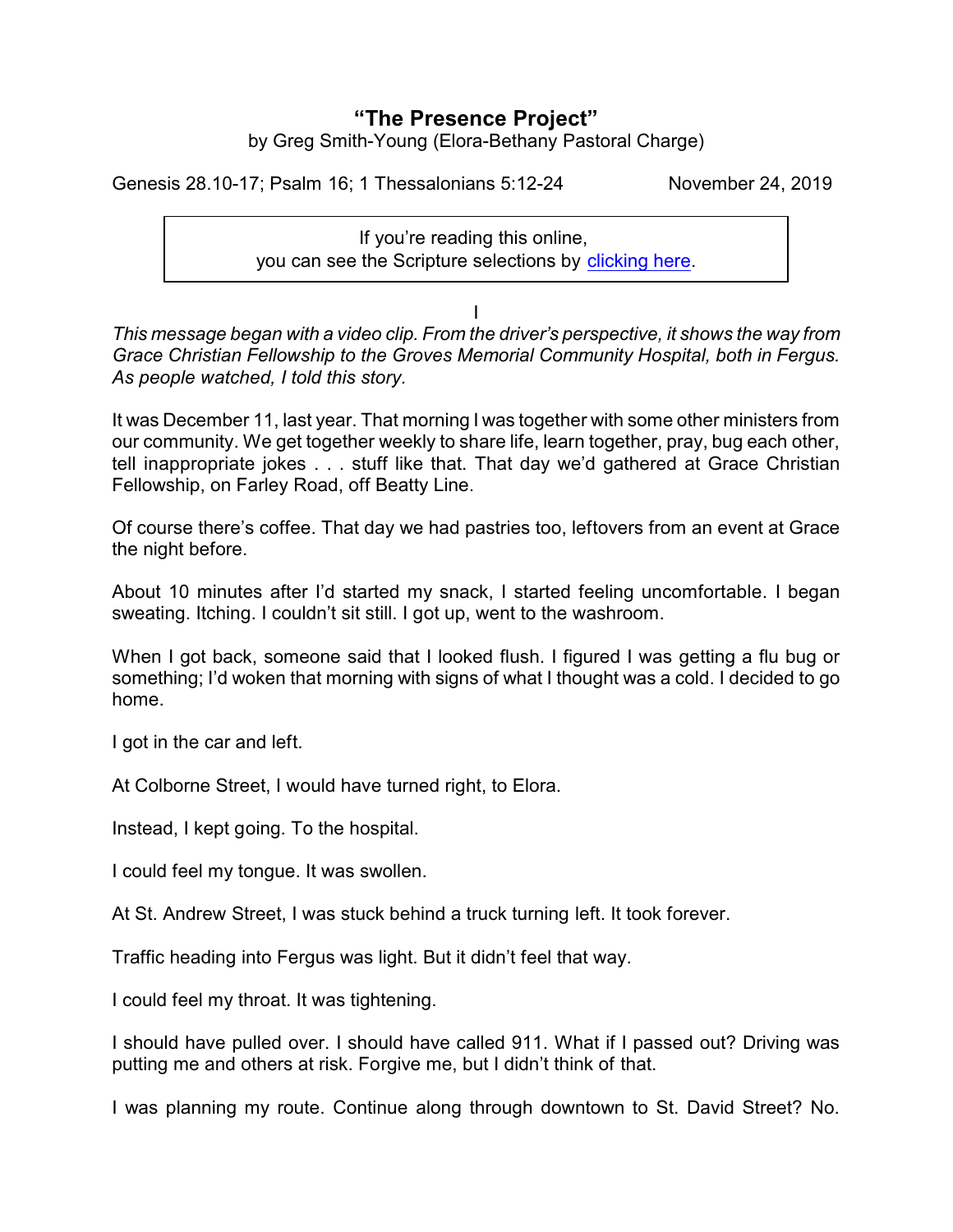Ministers learn how to get to the hospital quickly. The Tower Street bridge had reopened. So I turned at Melville Church. Across the river. Left. Past the market.

I was barely able to breathe.

The light was red when I got there. So I turned right, past the funeral home . . . hoping I wasn't becoming a client. Rolling stop. Left. Left again onto the hospital driveway. Main parking lot? No, it's always full. Empty spot ahead! Park. Stop.

Stagger inside. No waiting today! Rushed into emerg. Onto a gurney. Needles. Pills.

I'm here, telling you, right. So I made it. They have never figured out what I reacted to. It wasn't the pastry. Thank God!

II O ya. God. The whole time, I never thought of God.

It's not that I wondered if God was with me. I did not doubt God.

I simply never thought of God. Not from the parking lot — A church parking lot! Where I had been with other ministers! Not until much later, when lying on an emergency department bed, needles in my arms and relief in my heart, did I think of God.

The Scripture Randall read, the last one, from Paul's letter to Christians in Thessalonika . . . Paul finished up with last words for them (and us): encouragements, wisdom and blessing. One of them: *"Pray continually." "Pray without ceasing."*

Ya . . . I'm not a poster child for that one.

The Psalm we read together, Psalm 16. Lines like:

*Protect me, O God, for in you I take refuge.*

*I keep you always before me.*

*So my heart is glad, and my soul rejoices; for my body shall also rest in safety.*

Ya . . . not much of a role model here.

Ironic! My drive to the hospital happened when I was up to my neck in something called *The Presence Project.* It's about God's Presence.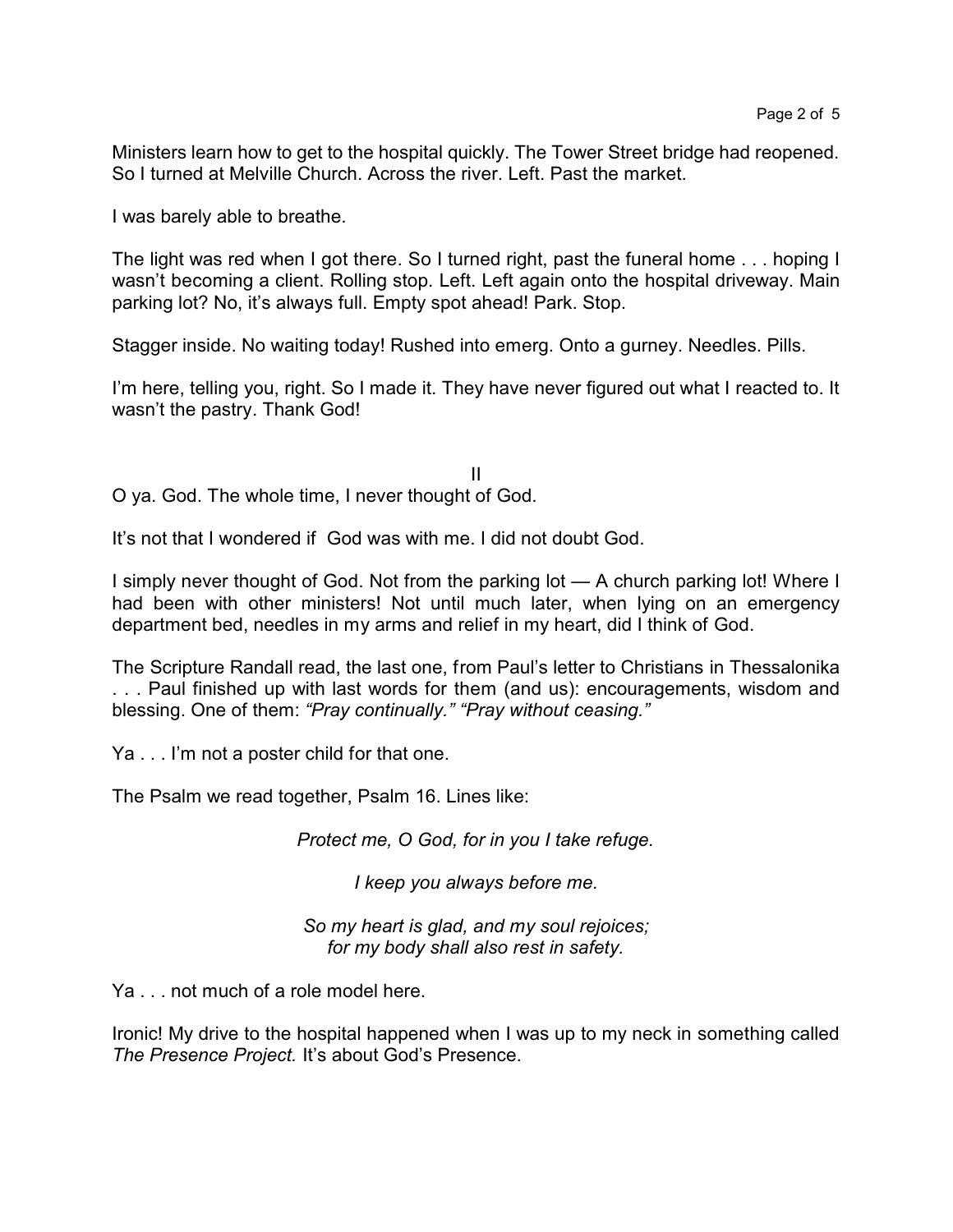We believe God is with us.

The United Church's favourite proclamation of what we believe starts like this: *We are not alone. We live in God's world!*

It completes with this:

## *In life, in death, in life beyond death, God is with us. We are not alone. Thanks be to God!*

When we worship, we say we **"celebrate God's presence."**

Yet . . . too often we have lost a sense of God's Presence. Perhaps sometimes we have never had it! Too frequently, we do not know how to experience God's Presence. We don't even know that we can! We have no expectation that God might "show up." Our worship can be very much about God, but not so much with God.

This is when we are gathered together! To worship! God! How much more is it true when we are in our day-to-day lives!

*Have you experienced God's Presence? What helps you experience God? What makes it hard to experience God's Presence?*

So our national Faith Formation team decided to develop *The Presence Project*. This network aims to help congregations shape their culture to become more aware, available and attentive to God's Presence.

They asked me to coordinate it.

Me!

Remember my drive to the hospital! Never a thought of God! I am part of the problem we're trying to help. How can I lead this?

"Greg, maybe that's why you should lead this," was the answer.

III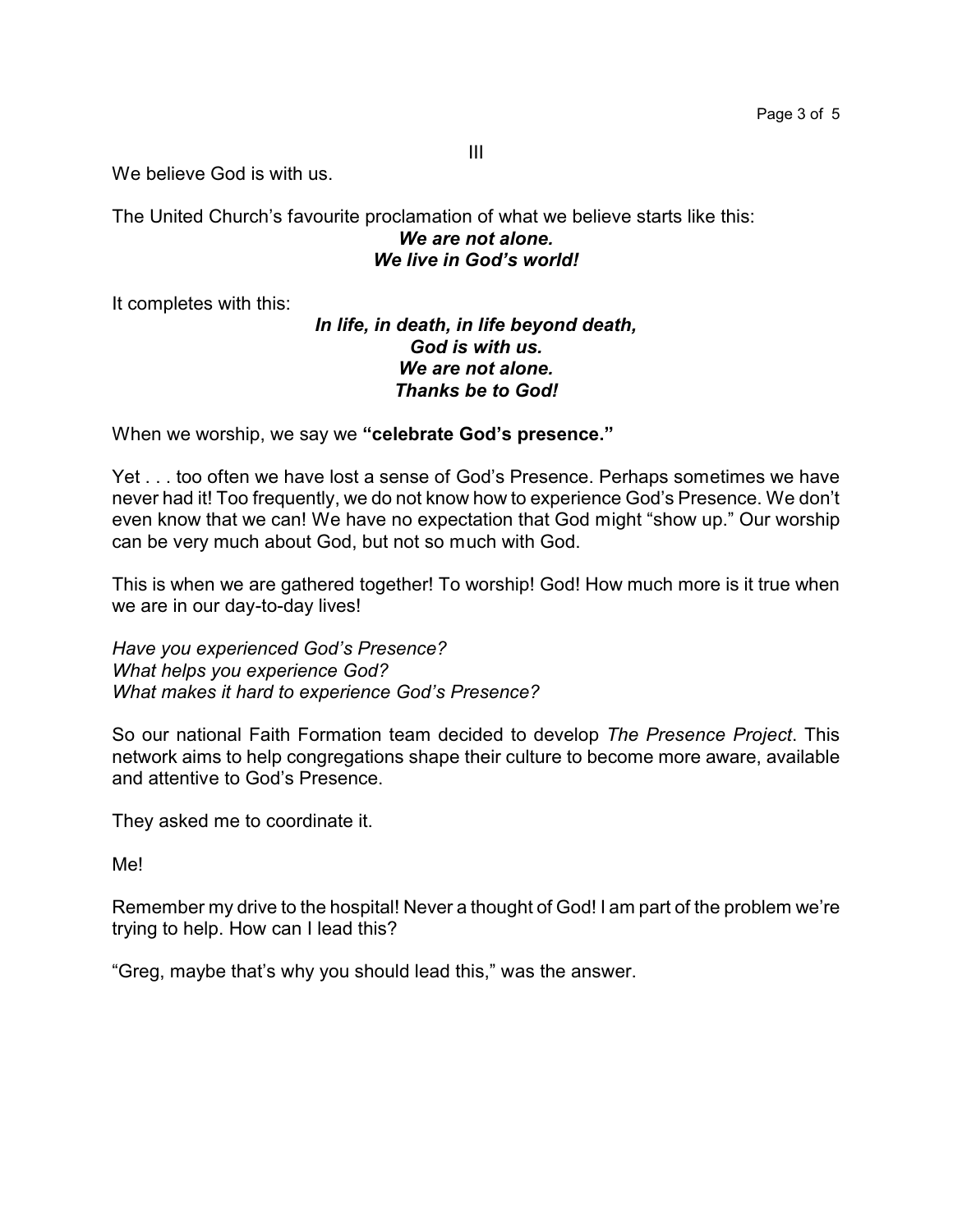IV

Remember Jacob in the Bible. Messed up. Cheated his brother. Lied to and humiliated his father. On his own. On the run. No evidence he had ever paid much attention to God.<sup>1</sup> Certainly no reason to expect God to show up now!

God's Presence surprises!

Jacob woke from his God-given vision-dream:

#### *Surely the Lord is in this place—and I did not know it!*

The Presence Project builds around two basic sentences . . . which I hope you recognize.

## *Surely God is in this place. Help me notice!*

We say that, or things like it, at the start of our worship. As we finish too, sending us on our way into other places of Gods' Presence.

We could say it at other times too: starting meetings, gathering in small groups, working around the building, preparing for a community dinner, before we open doors to a public event.

We can also say it when we're scattered from each other. We are still the church, and we are still in God's Presence: as we start and finish the day, at work, in the garden, at the rink, when we're driving. Anywhere. Everywhere.

*The Presence Project* has made visual reminders. (I hope you recognize these too!) Big ones for posting. Smaller ones too. You've got a sample this morning. Want more of them (big or small)? Let me know.

*Where might you put them? Where might you need a reminder?* 

We're creating versions for secular spaces, where talking about God might be difficult. You might need a reminder for yourself that God's there too.

A regular practice like this — simply saying two sentences — shapes a culture.

### *Surely God is in this place. Help me notice!*

<sup>1</sup> Jacob does mention God when he's in the midst of deceiving his father. Part of his lie is lying about God. See Genesis 27:20.